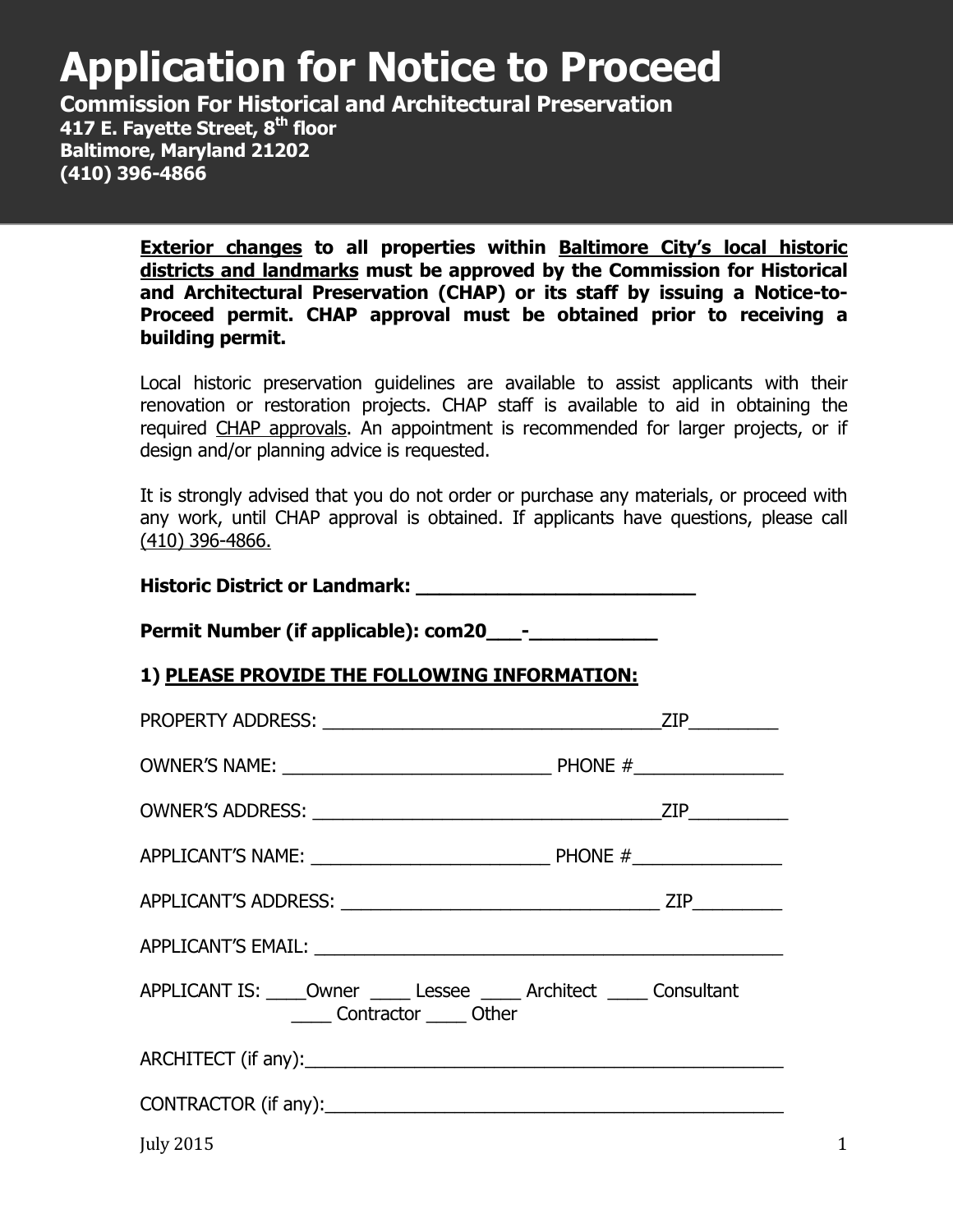## **2) DETAILED DESCRIPTION OF ALL EXTERIOR CHANGES PROPOSED:**

Please attach photos, plans, drawings, catalog samples or specifications of the exterior work that you are planning (see checklist for required materials and information to be submitted). You may also submit on a separate sheet:

#### **3) APPROXIMATE PROJECT COST: \$**

#### **4) APPROXIMATE PROJECT START AND FINISH DATES:**

#### **5) HAVE YOU SUBMITTED YOUR APPLICATION TO THE NEIGHBORHOOD ARCHITECTURAL REVIEW COMMITTEE?** (please circle) **YES/ NO If you have contacted the ARC by email, please copy CHAP staff in email.**

**\_\_\_\_\_\_\_\_\_\_\_\_\_\_\_\_\_\_\_\_\_\_\_\_\_\_\_\_\_\_\_\_\_\_\_\_\_\_\_\_\_\_\_\_\_\_\_\_\_\_\_\_\_\_\_\_\_** 

#### **6) DOES THIS PROJECT REQUIRE A SPECIAL ZONING APPROVAL (VARIANCE)?** (please circle) **YES/NO/ I DON'T KNOW**

IF YES, HAVE YOU OBTAINED APPROVAL FROM THE BOARD OF MUNICIPAL ZONING APPEALS? LIST DATE OF APPROVAL:

#### **7) HAVE YOU SUBMITTED A BALTIMORE CITY HISTORIC PROPERTY TAX CREDIT APPLICATION FOR THIS PROPERTY?** (please circle) **YES/NO**

APPROXIMATE DATE OF SUBMISSION? \_\_\_\_\_\_\_\_\_\_\_\_\_\_\_\_\_\_\_\_

#### **8) IS THIS NOTICE TO PROCEED APPLICATION BEING FILED IN ORDER TO ADDRESS A HOUSING VIOLATION?** (please circle) **YES/NO**

#### **9) SIGNATURE OF APPLICANT**

**To the best of my knowledge, the information in this application is accurate.** 

#### **Signature Date Date Date**

**Print full name**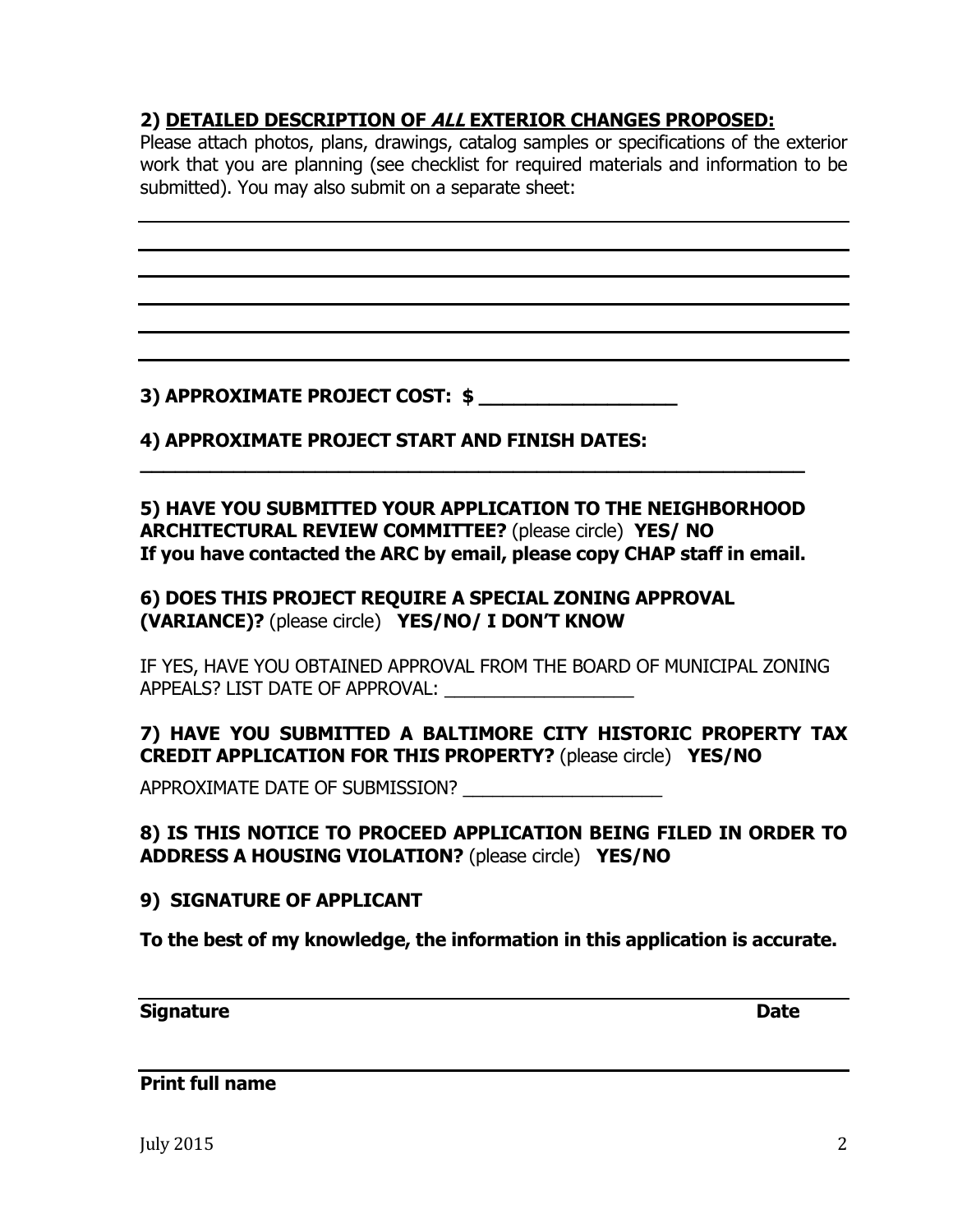#### **NOTICE-TO-PROCEED CHECKLIST**

The following checklist is to help the applicant determine the materials needed for a complete Notice to Proceed application:

## **1. REPAIR OR REPLACEMENT OF MATERIAL OR ARCHITECTURAL FEATURE:**

- Detailed description of proposed change in material or feature
- Photographs of area involved
- Samples and specifications of replacement materials or features

## **2. PAINTING:**

- Specifications (name, number, and manufacturer) of paint color, or
- Paint color sample
- Feature that is being painted

## **3. SITE IMPROVEMENTS:**

Parking lots / areas:

- Site plan showing dimensions and location of screening
- Materials specifications for parking surface, fences and walls, as well as landscaping plan

Fences and Walls:

- Site plan showing location of fence/wall
- Sketch, drawing, or photograph of proposed design
- Photographs of area to be fenced and adjacent properties
- Material specifications

Mechanical equipment, walks, and landscaping:

- Site plan showing location and layout
- Photographs of area affected
- Material specifications

## **4. SUBSTANTIAL REHABILITATIONS AND ADDITIONS:**

- Elevation drawings of addition (if any) and existing structure
- Door(s) and window(s) design(manufacturer's catalog data may be used)
- Exterior material description
- Photographs of existing condition from all relevant elevations
- For additions: site plan showing lot dimensions and existing building on lot, location and size of proposed addition
- Historic photographs should accompany any request to return the building or structure to an earlier appearance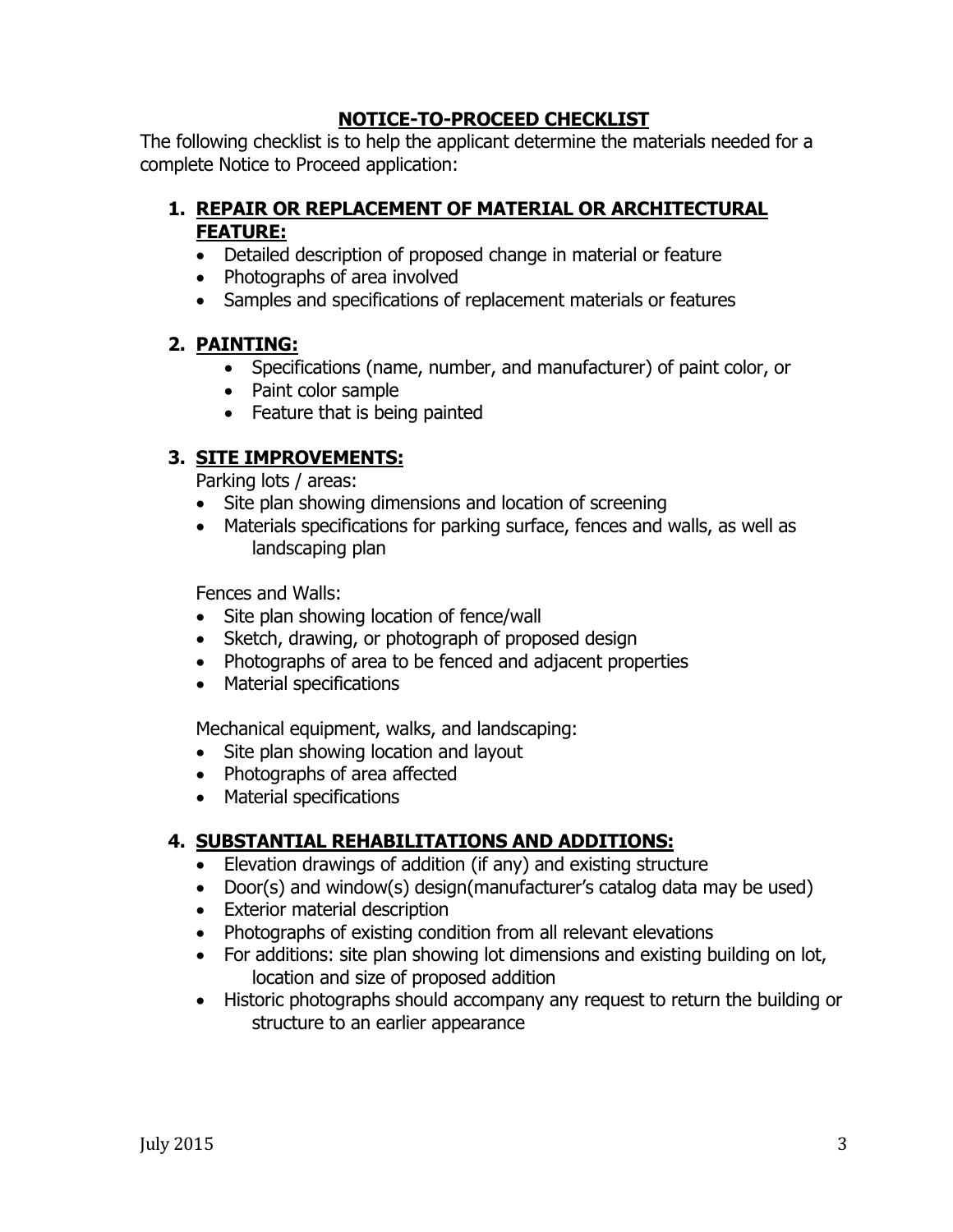### **5. NEW CONSTRUCTION:**

- Elevation drawings in scale of all elevations
- Photographs of proposed site and adjacent properties (context)
- Site plan showing proposed building footprint
- Specifications for materials, incl. colors (roof, siding, windows, doors, architectural ornamentation, etc.)
- Material samples

## **6. SIGNS:**

- Dimensional elevation identifying materials, colors, lettering (size and style), and text
- Photograph indicating sign location
- Lighting specifications, if applicable

For Major Projects, Demolition, and Economic Hardship, please contact CHAP staff

#### **HISTORIC PROPERTY TAX CREDITS**

The Baltimore City Commission on Historic and Architectural Preservation (CHAP) administers a 10-year comprehensive property tax credit granted on the increased appraised value directly resulting from qualifying improvements to commercial and residential historic properties. A minimum investment of 25% of the full cash value of your property, and project certification by CHAP are requirements of this program. Projects must be pre-approved before any work can start. Contact CHAP at (410-396- 4866) or historictaxcredit@baltimorecity.gov for further information.

#### **PUBLIC HEARINGS**

Certain permit requests (typically for larger projects, such as additions or new construction) will require a public hearing. **CHAP staff will notify you whether a public hearing will be needed for your project review.** Prior to a public hearing, the applicant must attend a Department of Planning pre-development meeting and a CHAP staff pre-submittal meeting. At these meetings, the applicant will receive information on next steps for all city reviews, design recommendations, and guidance throughout the process. CHAP hearings are held on the second Tuesday of the month, at 1:00 PM, in the Department of Planning,  $8<sup>th</sup>$  floor, 417 East Fayette Street, Baltimore, Maryland 21202.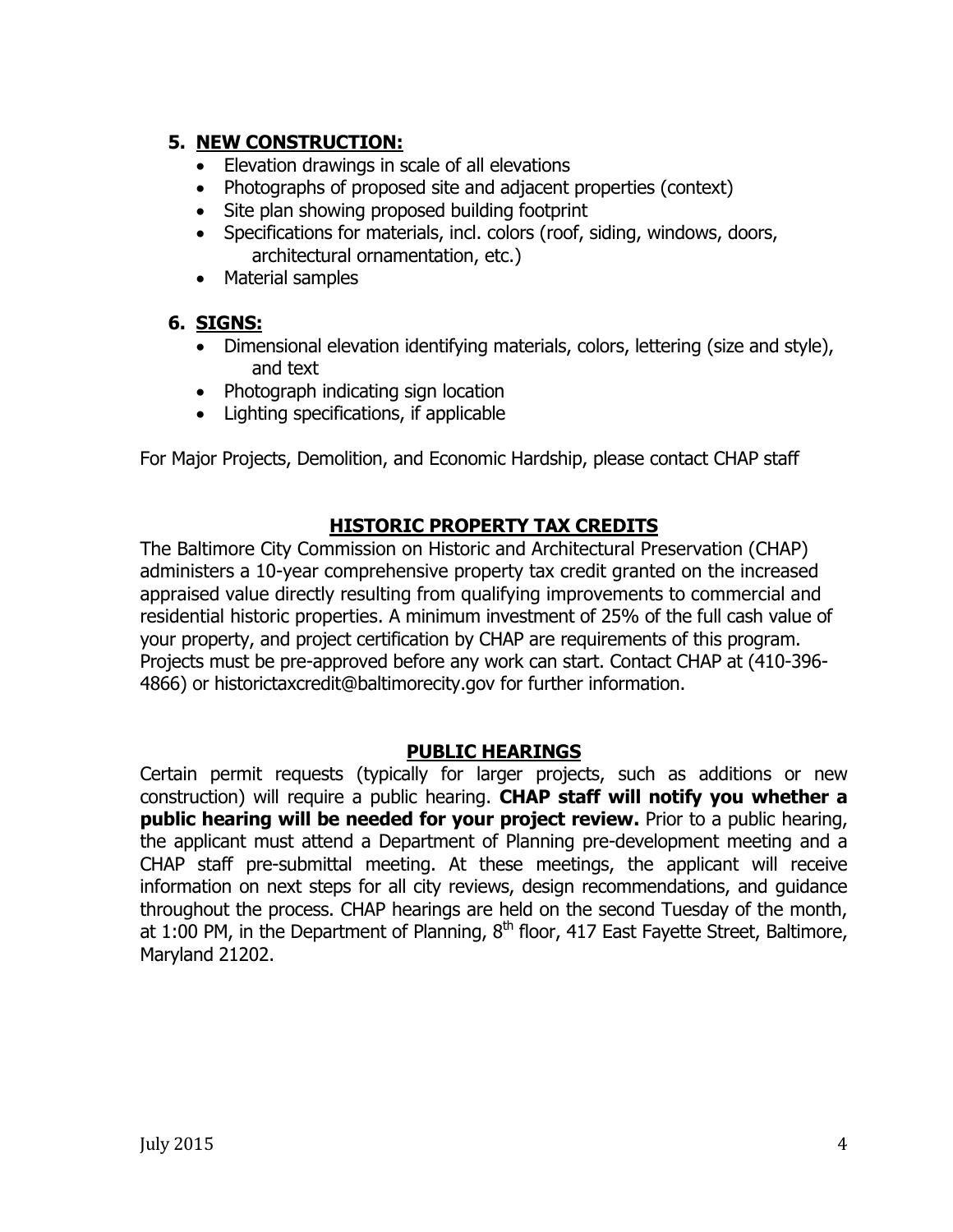#### **NEIGHBORHOOD ARCHITECTURAL REVIEW COMMITTEE CHAIR PERSONS:**

| Ms. Deborah Evans, 443-802-4384                                 |
|-----------------------------------------------------------------|
|                                                                 |
| Mr. Steve Marker, 301-807-3853, smarker88@gmail.com             |
|                                                                 |
|                                                                 |
|                                                                 |
|                                                                 |
|                                                                 |
|                                                                 |
|                                                                 |
|                                                                 |
| Ms. Pamela Johnson, 443-226-6891, pamela.e.johnson1@verizon.net |
|                                                                 |
|                                                                 |
|                                                                 |
| Mr. Ed Haladay, 443-629-0606                                    |
|                                                                 |
|                                                                 |
|                                                                 |
|                                                                 |
|                                                                 |
|                                                                 |
|                                                                 |
|                                                                 |
|                                                                 |
|                                                                 |
|                                                                 |
|                                                                 |
|                                                                 |
|                                                                 |
|                                                                 |

**\*If your district has no liaison directly contact your CHAP planner listed on the next page.\***